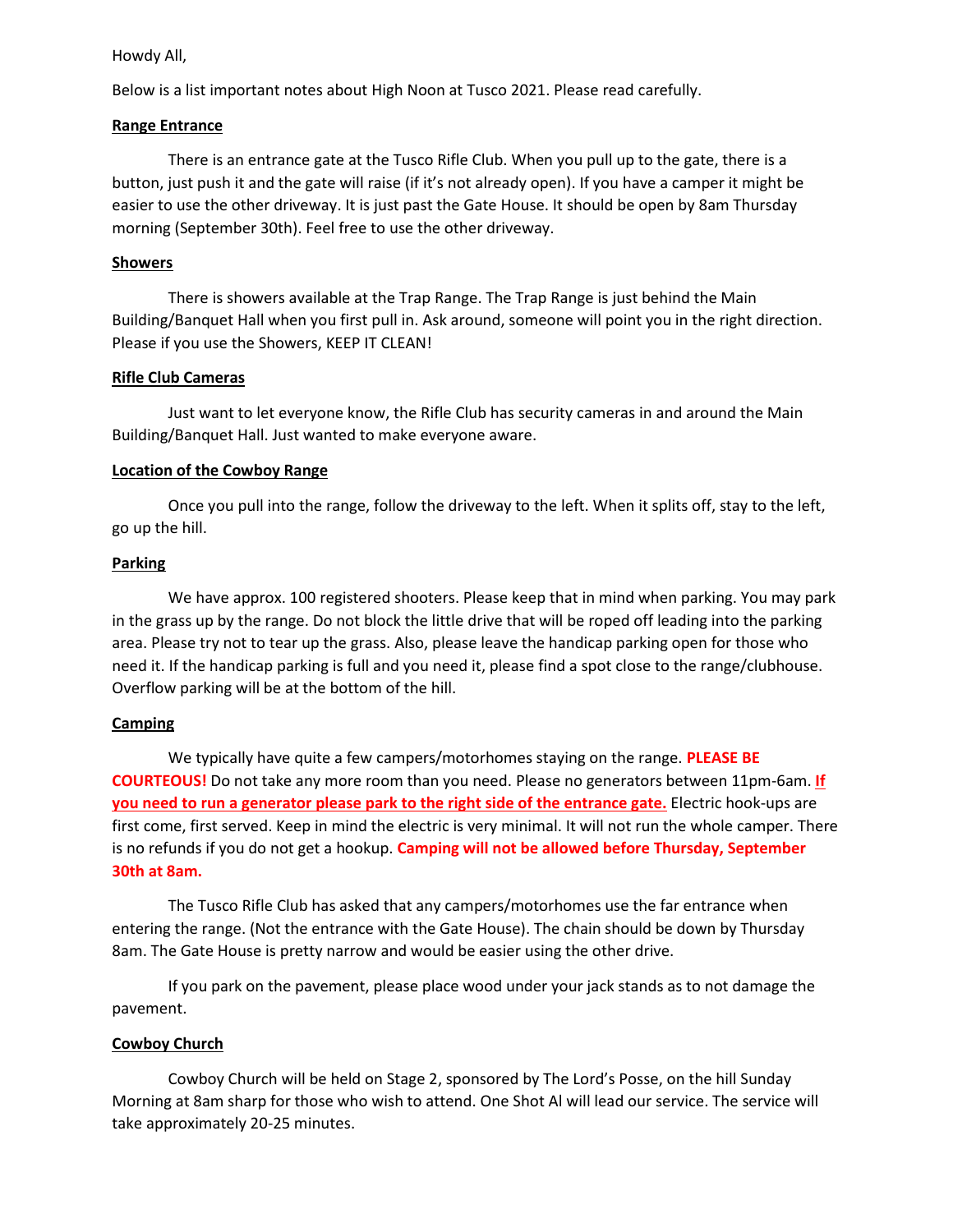# **Alcohol**

The Tusco Rifle Club **does not allow** any alcohol on Club Property. They provide us with a terrific place to shoot as well as letting us use the Banquet Hall FREE OF CHARGE, in turn keeping our Shooters' Fees down. **PLEASE OBEY THE RULES**.

## **Main Match Awards**

The Awards will be given out as soon as the Range is cleared on Sunday after the Main Match. Once we have all the targets and props put away we will start the awards ceremony. Don't go far. **Please lend a hand. Many hands make light work.** 

Like recent years, if there is 1-5 in a category (as of Sept 21st), we will hand out Top 3 in that category, 6- 7 in a category (as of Sept 21st), we will hand out Top 4 in that category. If there is 8 or more (as of Sept 21st) we will hand out Top 5 in that category. There will also be Top Men's and Women's Awards for the match. Clean Match winners will receive one of our coveted High Noon at Tusco Clean Match Pins!

#### **High Noon Questionnaires**

After High Noon I will be sending out an email asking for feedback. So during the match, keep notes and respond to the email. We love to hear what you think of High Noon.

### **Saturday Night Banquet**

Our Saturday Night Banquet Dinner will be catered by Hog Heaven. There will be Pulled Pork, Chicken, and Beef Brisket, along with Baked Beans, Coleslaw, Cheesy Potatoes and Salad. There will also be cakes and cookies for dessert.

We will be having our banquet outside up on the range. **Please bring a chair**. The weather is looking perfect as of now. Hog Heaven will setup in the clubhouse and we will have 2-3 servers. You will go in one door, your plate will get loaded, and you will exit the other door. Drinks will be in the fridge. Dinner will be much like how OVV handles their dinner. **Again, No alcohol is allowed on the Rifle Club Property!**

#### **Raffles**

\$5 Ticket – Tusco Ultimate Package which includes, a High Noon at Tusco 2022 Certificate, Golden Ticket (you can shoot free all year) and 2022 Tusco Long Riders Membership (\$160 Total Value)

\$5 Ticket – High Noon at Tusco 2022 Certificate (\$60 Value)

\$3 Ticket or 4 tickets for \$10– Knife (Two Draws)

\$3 Ticket or 4 tickets for \$10 – Brick of Federal Primers (Two Draws)

Bring your cash (small bills please).

# **Costume Contest**

At the Saturday night banquet, we will have a Costume Contest. The Top 3 Men's/Women's/Couples will be recognized. Dress Pretty! There will be a secret judge! Everyone is automatically entered.

#### **Bathrooms**

The Main Building and Our Cowboy Kitchen will remain open to use the bathrooms. There will also be 2 port-a-johns up at the range to use as well as another in the camping area.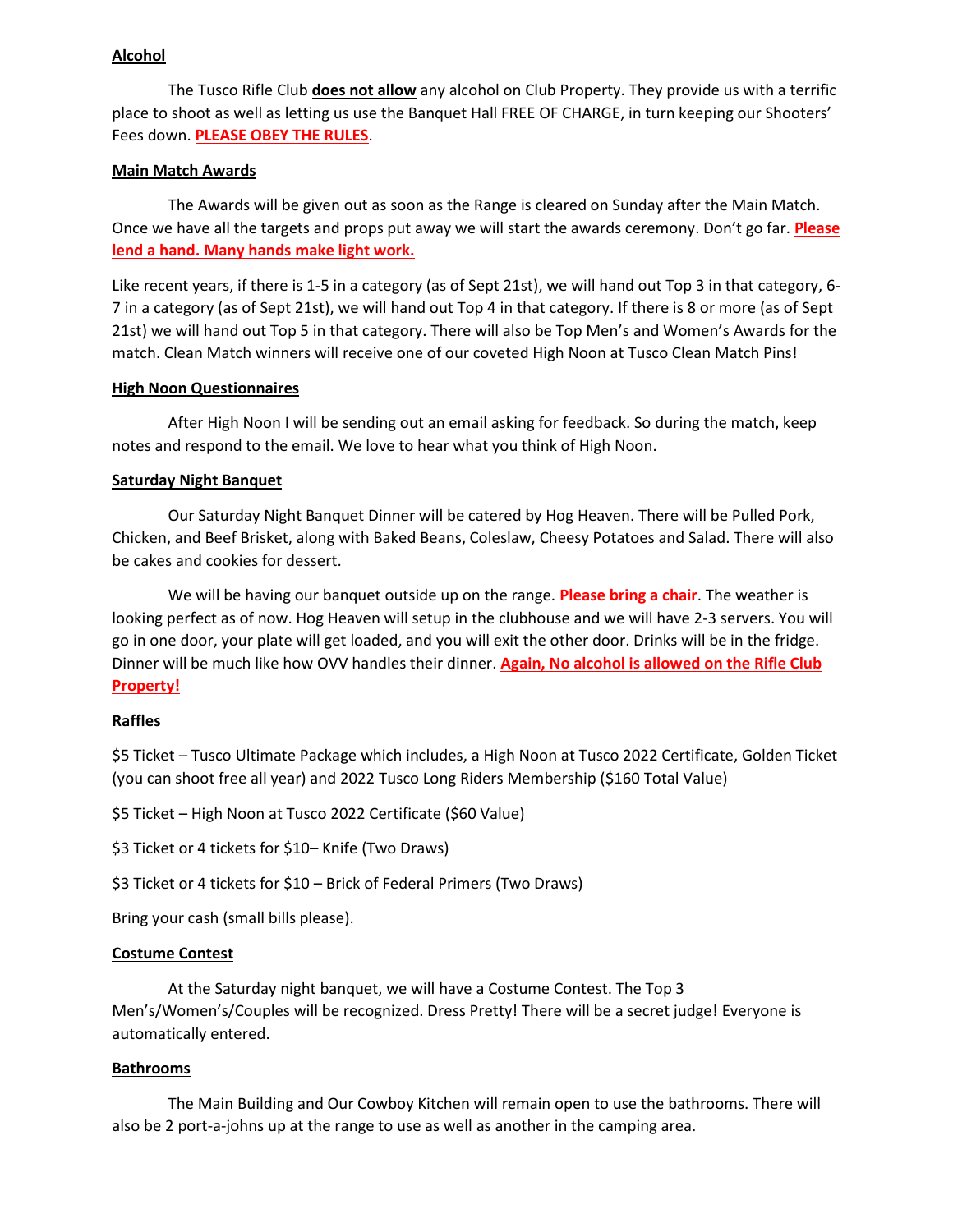#### **Kitchen Hours**

Chuckwagon Pam will have some food on Friday during the Side Matches from Noon to 3pm. The Kitchen will be open Saturday Morning with Breakfast and Lunch Available for purchase, and then again Sunday Morning. Each Shooter will receive one \$5 kitchen coupon for use either Saturday or Sunday.

## **Range Releases**

If you have not been to Tusco this year, please fill out a Range Release and bring it with you. There will be some copies at the range if need be. You can find the Range Release on our website www.tuscolongriders.com

### **Posse List**

When you arrive at Tusco please check out the Posse list that will be posted in the Cowboy Kitchen. We tried our best to grant requests.

### **Shooters Books/Gifts**

Also when you arrive on Friday or Saturday, please visit the Cowboy Kitchen/Clubhouse up at the range to pick up your shooters packet and gifts. The packet includes, your name badge, Tusco Pen, High Noon T-shirt, and shooters book. Your \$5 Kitchen Coupon will be stapled to the Shooters Book.

### **Posse Patience**

We will have approximately 100 shooter. We will have large posses, at about 20 on a posse. Please, if you have to wait for the posse in front you, give them their space. **DO NOT crowd their stage**. We are all there to have fun and enjoy the weekend. Hopefully the weather allows us to setup outside where there will be plenty of room for gun carts.

#### **Side Matches**

Side Matches will start at Noon on Friday and go to 4pm. **Every turns counts** this year in the Side Matches! Also, the Plainsman Match will start about 12:15pm on Friday.

# **Josey Wales Shooters**

Please bring 6 pistols. We have a 6 shotgun target stage. You will need 6 pistols.

#### **Cancellations**

If you are signed up to shoot High Noon at Tusco and have to cancel, please do so as soon as possible. We do have folks on the waiting list. If we have to go to the waiting list, we want to give them as much notice as possible. Remember you have to cancel by September 25th for a full refund, after that minus \$15. Thank you.

# **Pets**

You must have your pets on a leash and in your control at all times. No exceptions. Please clean up after them.